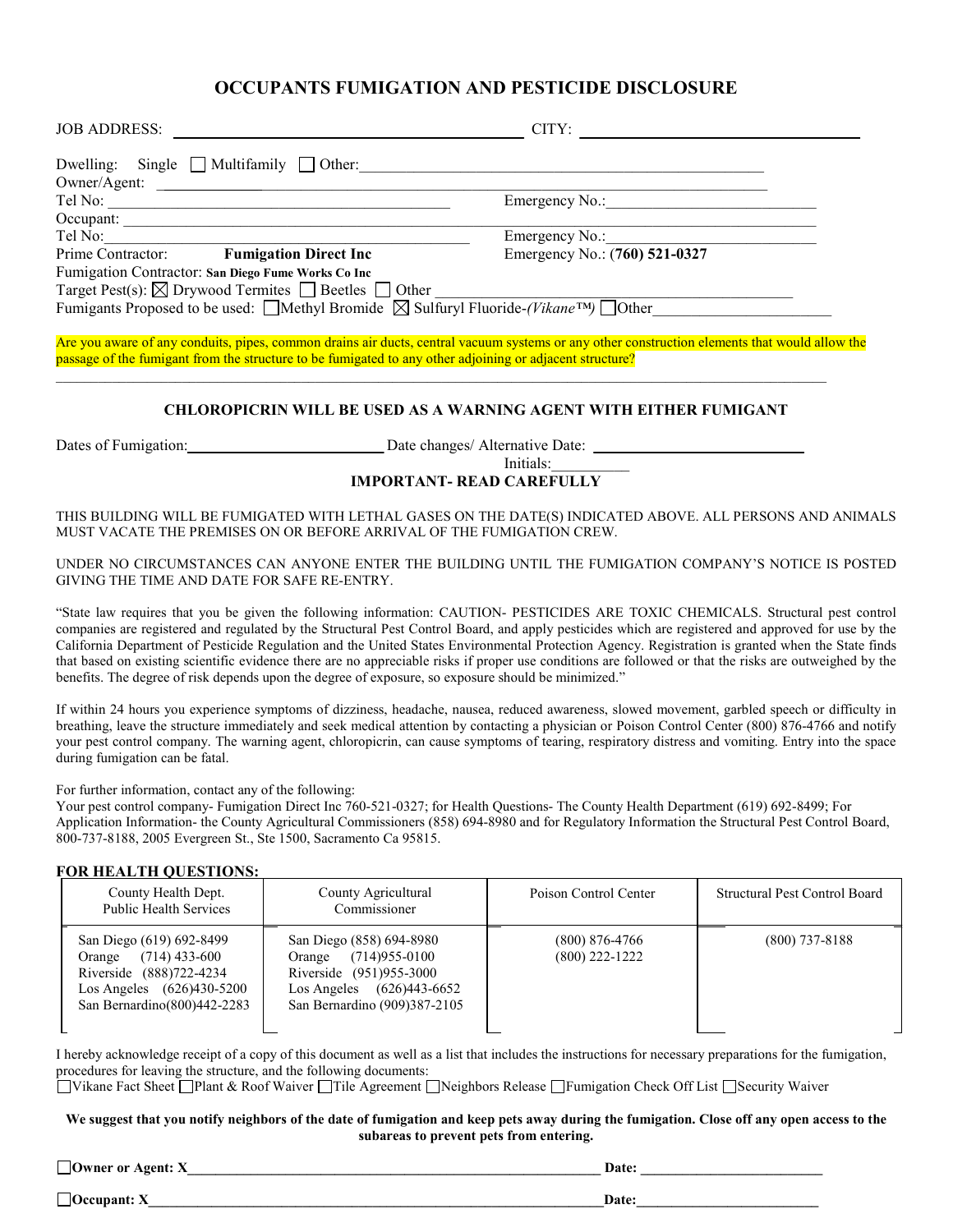#### **Terms and Conditions**

### **IT IS RESPONSIBILITY OF THE OWNER, OCCUPANT, OR OWNER'S AGENT TO HAVE ALL ITEMS ON THIS LIST DONE BEFORE THE CREW ARRIVES; FAILURE TO DO SO MAY POSTPONE THE FUMIGATION.**

(Initial)

- 1. **Example 1.** Remove all people from the property to be fumigated. Remove all pets (including fish and birds). Animals must be removed from the yard (cats included).
- 2. **Example 2.** Remove all Foods, feed and medicines not factory sealed in glass or metal containers, this includes anything that might be orally ingested, such as candy and gum. It also includes foods in freezers and refrigerators. When and if available **Nylofume Bags** ( **NOT** trash bags) may be used in lieu of removal. **ANY FOOD OR MEDICINES NOT FACTORY SEALED IN GLASS OR METAL CONTAINERS THAT IS LEFT BEHIND WILL BE BAGGED AT A \$10 PER BAG COST OR WILL BE THROWN OUT! YOU WILL NOT BE REIMBURSED FOR ANY LOSS.**
- 3. \_\_\_\_\_\_\_ **INCASE OF RAIN OR STRONG WINDS OR PROPERTY NOT BEING PROPERLY PREPARED FOR THE FUMIGATION, THE JOB WILL BE POSTPONED. IF THE JOB IS POSTPONED AND RE-SCHEDULED FOR ANOTHER DAY, OR IF FOR ANY REASON A PROPERTY IS TO BE REFUMIGATED AGAIN, NEITHER THE PRIME CONTRACTOR NOR THE FUMIGATION LICENSEE IS RESPONSIBLE FOR FOOD AND LODGING FOR ALL OCCUPANTS AND OR PETS EITHER DAY. PLEASE LEAVE AN EMERGENCY PHONE # WHERE YOU CAN BE REACHED SHOULD THIS OCCUR.** We do not wish to inconvenience you by having you wait for our arrival the day of the fumigation. When you decide on a date, make arrangements with regard to KEYS AND OCCUPANTS NOTICE. If you choose to wait for our arrival, a TIME FRAME will be made available the evening before the day of your fumigation.
- 4. \_\_\_\_\_\_\_ **Remove baby mattresses enveloped with plastic. Water beds excluded. Remove Plastic covers from mattresses**.
- **5. If vehicles, boats, trailers, campers, etc are left in garages/ carports during fumigation they must be unlocked and have windows rolled down at a minimum of 3 inches for aeration purposes**
- 6. \_\_\_\_\_\_\_ **Prior to fumigation the building owner must: Cut all trees, bushes, ivy and other plants back a minimum of one foot (12"-18") from the building perimeter. Pull back all decorative bark and gravel a minimum of one foot away from the building perimeter. Remove all plants from under patio covers and attached decks. Wet down the path in the soil along the building foundation. The added moisture allows for an improved ground seal and helps protect any plant root systems nearby. Remove all antennas mounted to the structure. If we remove them OR work around them we will assume NO responsibility for any damage or alignment.**
- 7. The occupant must turn off any air conditioning unit. All burglar movement censored alarms, exterior lights on timer, and automatic sprinklers systems must be turned off. **ELECTRICITY AND WATER MUST BE TURNED ON DURING THE FUMIGATION.**
- 8. Now the must have access to all areas within the structure, including rooms or garage kept locked, if walk in or larger safes exist, you MUST be present to open safe for our inspection before re-locking the safe. THIS IS REQUIRED BY LAW. For insurance purposes, we request you take with you any articles of value you deem necessary, such as jewelry, furs, collectibles, etc. We are not responsible for items lost in Break-In Intrusions. It is owners sole responsibility to have available to occupants of structure being fumigated renters insurance and/ or homeowners insurance.
- **9. \_\_\_\_\_\_\_ We do not provide on-site security except as required by state and local ordinance and does not assume any responsibility for care and custody of the property in case of vandalism, breaking or entering. We must advise you of the possibility of burglary does exist during the fumigation and aeration procedure as it does any time you leave your home, and as such our insurance does not cover malicious vandalism or theft; if the home owner or occupants wishes such security, it would be at his/her additional expense for such arrangements, and is NOT the liability of the Prime contractor or Fumigation Company. We also recommend that you contact your home insurance agent and verify insurance coverage protection against theft, loss, damage or vandalism to your property.**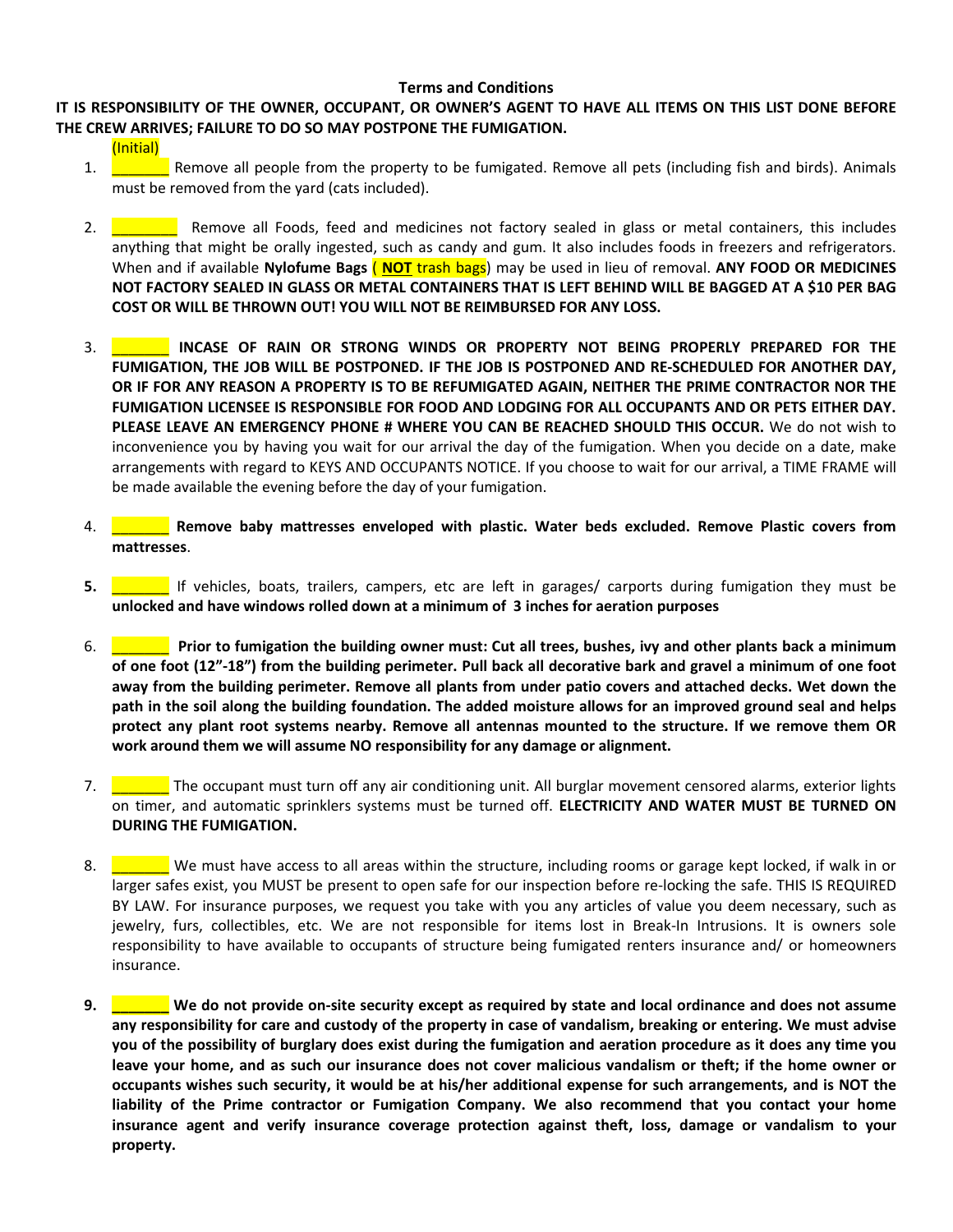- 10. \_\_\_\_\_\_\_ **The roof surfaces and perimeter of the building must be walked upon. Where old brittle wood shingles, old shake, old composition, new or old tile, aluminum or Specialty roofs are present, there will be damage. Neither the Prime Contractor or Fumigation Company will assume liability or responsibility for such damage or consequential damage that occurs to roofs or roof coverings and areas below. Nor do they assume liability for gutters, electrical wiring, patio, and awning coverings, skylights, solar heating panels or related plumbing, living plants, trees or landscape at / adjacent to the subject property.**
- 11. Due to the fragile nature in which mobile homes are constructed, some damage may occur to CARPORTS, ROOF RAILS, SIDINGS, AWNINGS OR TRIM. For some homes decorative ground cover will be disturbed and plastic beneath ground covering may be torn in order to get a proper ground seal. We can assume no liability or responsibility for replacement or repair of same.
- 12. \_\_\_\_\_\_\_ Where climbing plants, fences, trellises or vines must be detached from the building (s) or any plants, trees, vines, grass etc. that must be covered during fumigation dies or there is damage, we assume no liability or responsibility for replacement of same.
- 13. \_\_\_\_\_\_\_ Fumigation where masking tarp is used ("tape" fumigation in lieu of "Tarp" fumigation) and where the painted surface is old or oxidized may result in some peeling of paint. Some painted surfaces will chip or peel if the undercoating was not properly applied, even though these surfaces appear to be in good condition. (Tape we use will not peel paint that is properly applied), therefore we assume no responsibility for any such damage. Spray glue used to help tape adhere to surface may also leave marks; we assume no responsibility for any such damage.
- 14. **All exterior doors (including water heater cabinet) to the building MUST be able to be locked; if no clasp or** lockable devices exist, state law requires nailing the doors shut, if the homeowner or his/ her agent has not provided such locks, and nailing is then performed by the fumigation company, we will not assume any liability for damage to door jam. Nailing or locking is required to keep out any person such as small children from being accidentally trapped inside.
- 15. **Example 15.** If tarping the building will require entrance to your neighbor's yard by the fumigators, the neighbors pets must be removed or tied up in the yard to allow our crew access; it will be up to YOU to inform your neighbor(s) of the impending fumigation and date and your lacking to do so will not be our liability; also your neighbor's plant may be affected if growing on /or directly adjacent to your building; please acquire your neighbor's signature and have him/ her sign the neighbor release waiver if your property requires it.

**This notice has been printed in the ENGLISH language. By signature hereon, the homeowner, agent, or occupant(s), agrees that he/she has had this form explained in their native tongue by their own interpreter.** 

**I/we the undersigned have read, reviewed, and agree to all the provisions contained herein and have acknowledged receipt of an exact copy of this "Occupants Fumigation Notice". In case that I/we do not comply with the requirements stated herein, I/we agree to hold the Prime contractor and San Diego Fume Works Co. harmless of any liabilities connected with the fumigation procedure. I/we further stipulate that if the building (s) have tenant occupants, that I/we, or authorized agent or manger, has/will disperse copies of this Notice to all such occupants by the use of US Mail, posting on front door, or hand direct delivery.** 

**THIS OCCUPANT NOTICE MUST BE SIGNED AND IN THE POSSESION OF OUR CREW PRIOR TO COMMENCEMENT OF FUMIGATION, FAILURE TO DO THIS WILL POSTPONE THE FUMIGATION.** 

|                           | <b>TITLE:</b>                                                | <b>DATE:</b>     |  |
|---------------------------|--------------------------------------------------------------|------------------|--|
| <b>KEY ARRANGEMENTS:</b>  | I WILL MEET CREW WITH KEY ON THE DATE OF <b>(SELECT ONE)</b> |                  |  |
| If NO I will leave key at |                                                              |                  |  |
| Key to be returned to     |                                                              | upon completion. |  |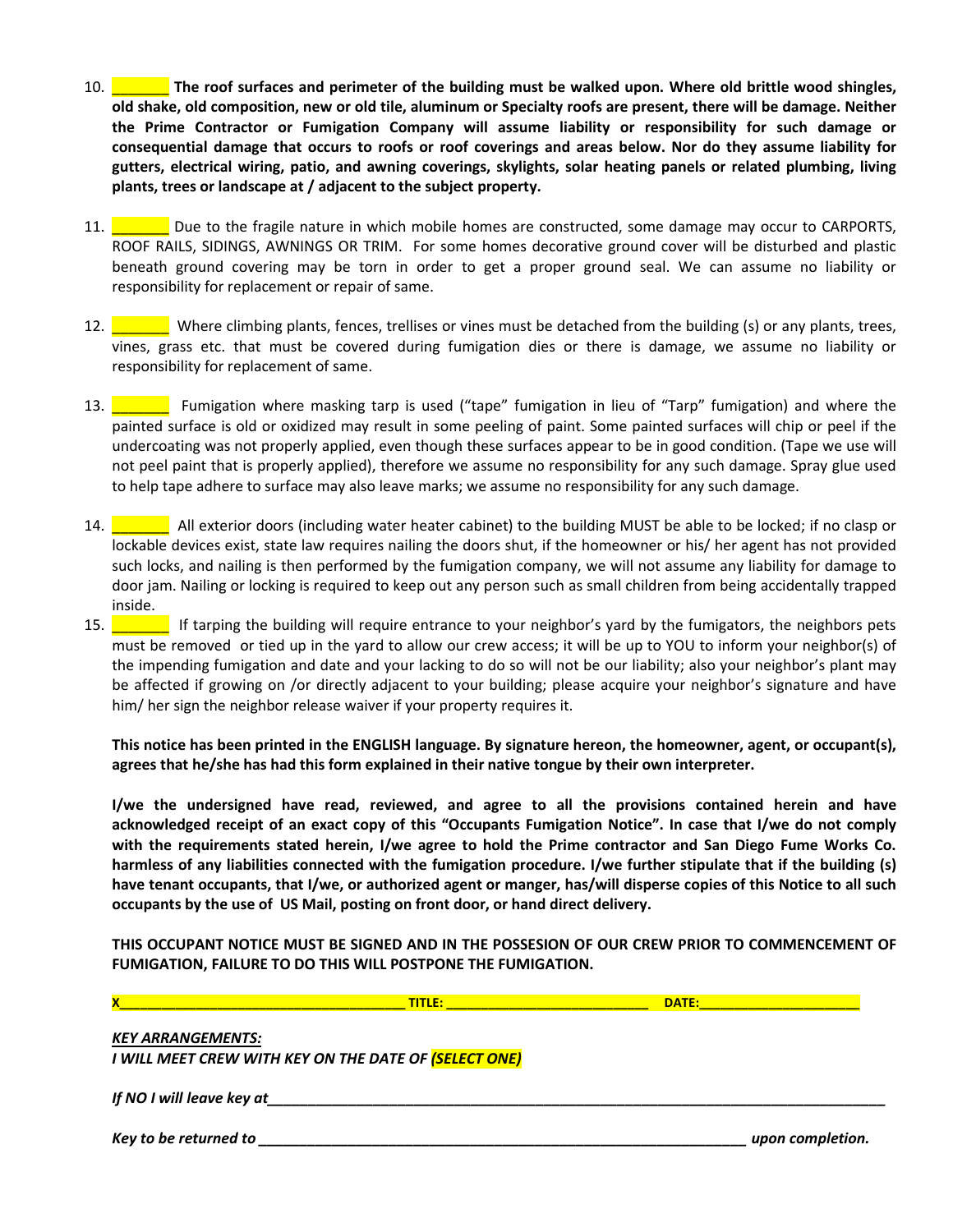

# **WAIVER, RELEASE AND DISCHARGE OF CLAIMS FOR ROOF DAMAGE ON**  *(COMP, METAL, SHAKE, FIBER COMPOSITE, ETC. EXCLUDING TILE ROOF)*

*\*\*\*see separate waiver for Tile Roofing*

#### **Date of Fumigation: Property Address to be fumigated:**

 Fumigation Direct Inc and/ or their subcontractor San Diego Fume Works Co Inc. expects to cause some damage to your roof while performing fumigation services. We will use care when working on your roof; however, given the nature of the fumigation process, it is probable that some damage will occur. In some cases, the amount of damage can range from minimal to extensive. The amount of damage that occurs is dependent on the maintenance, type, age and/or condition of the roof. While we may be able to provide a rough estimate of the amount of damage that may occur, this estimate is based solely on past experiences and the amount of damage that has occurred to comparable roofs. Under no circumstances should any estimate given be misconstrued as a guarantee to the amount of damage that may occur. **In addition, as specified in the terms, conditions, and liabilities, there is potential damage to attached gutters, wiring, patio and awning covers, antennas, chimneys, solar heating panels and related plumbing.**

**I hereby waive, release and discharge Fumigation Direct Inc and/ or their subcontractor from any and all responsibility or liability for tile or other types of roof damage that may be caused during the fumigation services, as well as any and all consequential property damage which may develop as a result of the fumigation services, as well as any and all pre-existing roof damage.** 

**Acceptance of Release:** 

**X** Date: \_\_\_\_\_\_\_\_\_\_.

Or Authorized Agent

Printed Name of Owner, Co-Owner Signature of Owner, Co-Owner or Agent

# **Waiver, Release and Discharge of Claims for Plant Damage**

**Date of Fumigation: Property Address to be fumigated:**

Fumigation Direct Inc and/ or their subcontractor San Diego Fume Works Co Inc. may cause damage to plants located within 18" of the exterior perimeter of the building to be fumigated. The owner, tenant, or occupant should soak the soil within at least 12" from the foundation outward the evening before the fumigation. All plant growth should be cut back at least 18' from the building. Any plant life that is vined, climbing, trellising or attached to the structure by any other method, or cannot be removed due to size, will have to be covered and will die.

**I hereby waive, release and discharge Fumigation Direct Inc and/ or their subcontractor San Diego Fume Works Co Inc. from any and all responsibility or liability for plant damage that may cause during the fumigation services, as well as any and all pre-existing plant damage.** 

**Acceptance of Release:** 

**X** Date: \_\_\_\_\_\_\_\_\_\_\_\_

Printed Name of Owner, Co-Owner Signature of Owner, Co-Owner or Agent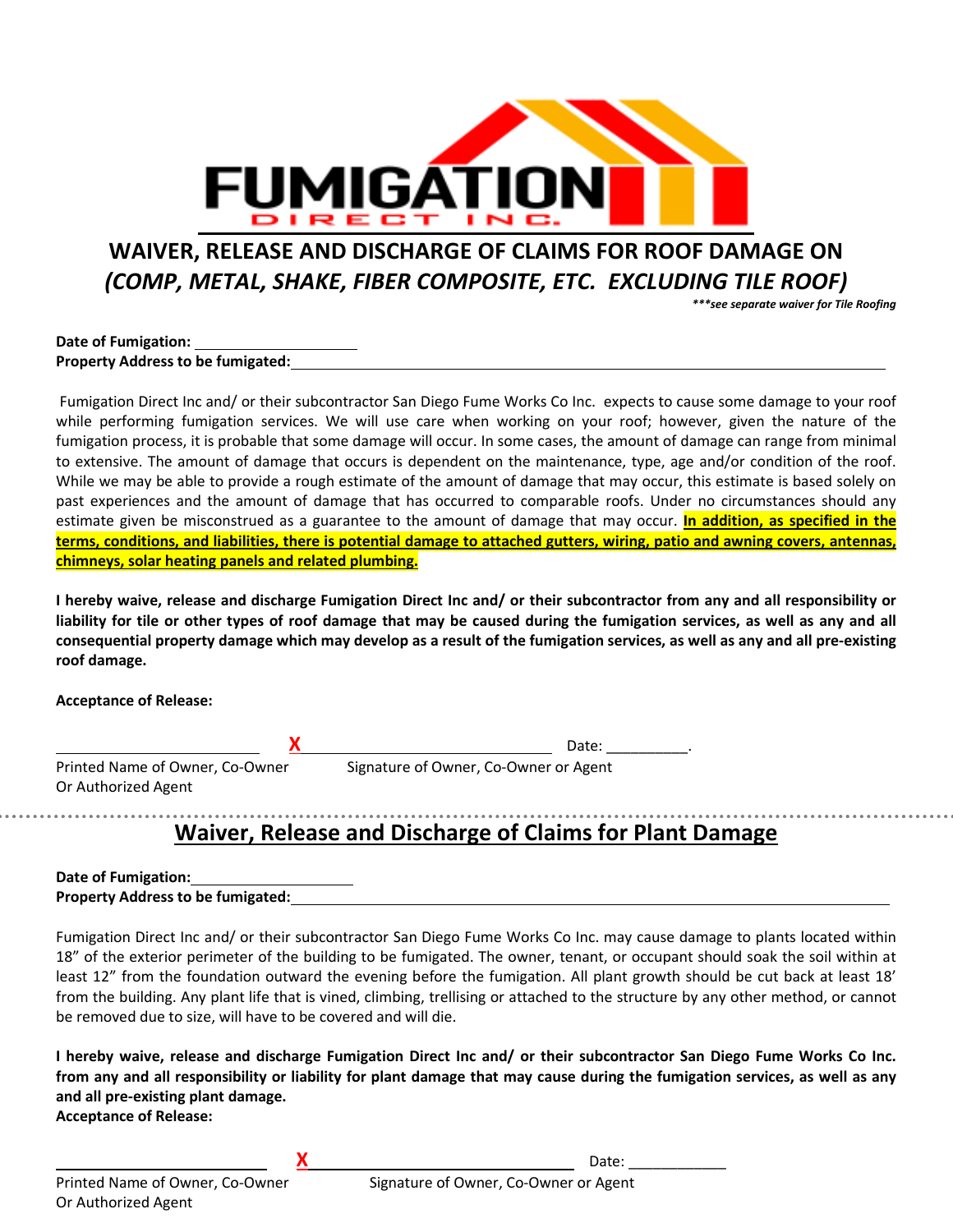

### **FUMIGATION ADDENDUM GAS SHUT OFF & RESTORE**

This is to advise you that new Department of Transportation Operator regulations became effective October 28, 2002. **This regulation states that utility personnel only must perform natural gas service closure and restoration at fumigation sites.** 

## **GAS TURN OFF**

### **Fumigation Direct Inc will arrange with San Diego Gas & Electric for gas shut-off. ALL FUMIGATION ORDERS WILL BE TURNED OFF THE MORNING OF YOUR SCHEDULED FUMIGATION BETWEEN (8-12 PM)**

## **Note to Occupant:**

## • **YOU MUST ENSURE THAT YOUR GAS METER IS ACCESSIBLE TO THE GAS COMPANY NO LATER THAN THE AFTERNOON BEFORE YOUR FUMIGATION. UTILITY PERSONNEL MUST HAVE CLEAR ACCESS TO YOUR GAS METER**.

This means that the path to, and area around the gas meter must be cleared of any blockage items, no plants, no dogs, no locked gates or anything that can impede the utility personnel from shutting off the gas for the commencement of fumigation. **The avoidance of this step can pose a potential for cancellation of the scheduled fumigation services. Your help in this is surely appreciated.**

# **GAS TURN ON**

## • **OWNER/OCCUPANT must contact SDGE to schedule gas TURN ON.**

The gas company will re-light all appliances when they turn the gas back on thus your permission for access entry to your home is required an adult must be present or key arrangements must be made with gas company.

**Please DO NOT REMOVE the re-entry notice on meter and front door until your restore has been completed.** 

> **Please call with 48 hrs in advance San Diego Gas & Electric 1-800-411-7343**

> > **Schedule your Restore order for:**

**I Acknowledge the Receipt of this Information and have read thoroughly the information above:** 



**X .** Date: .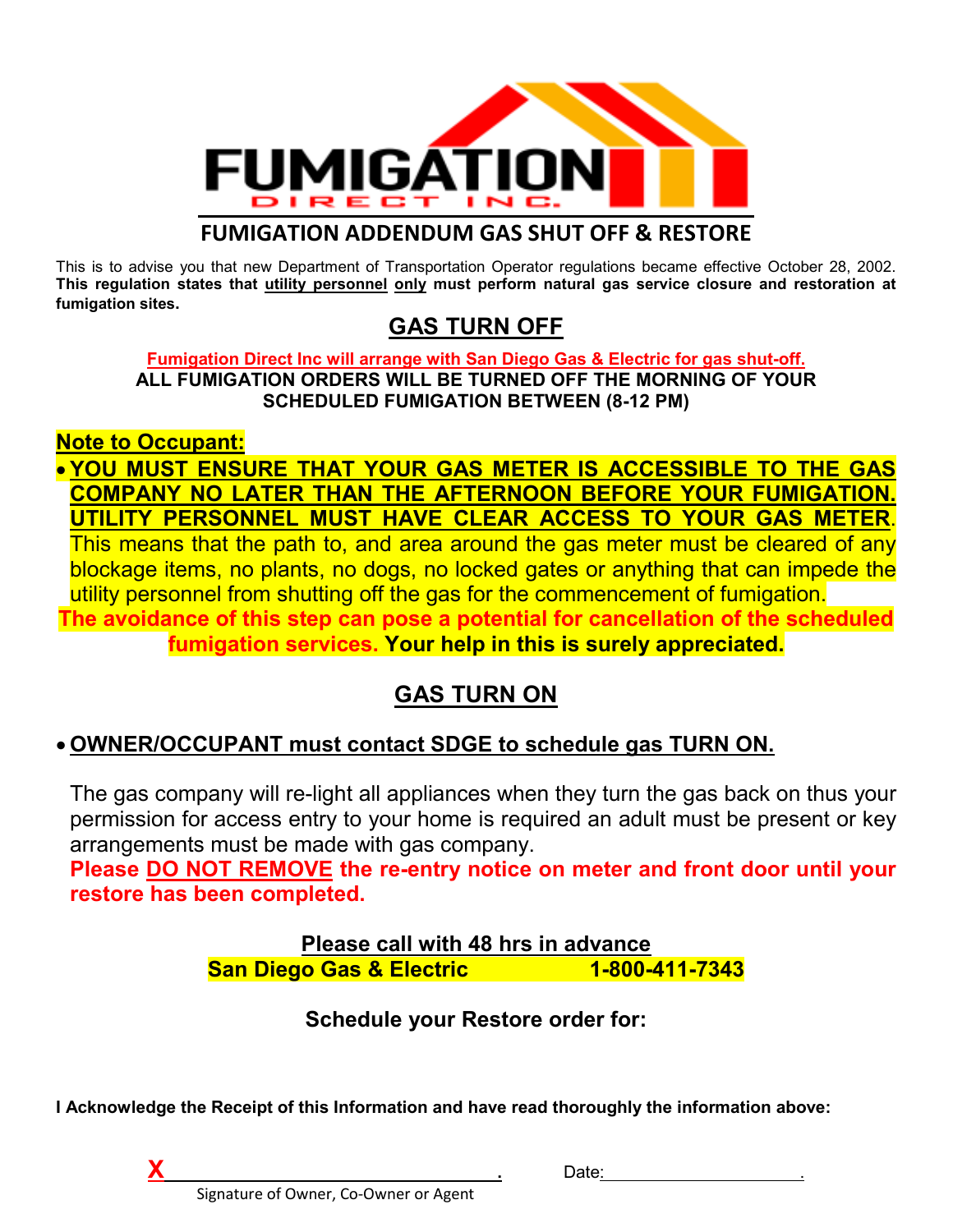

## **FUMIGATION SECURITY NOTIFICATION/AGREEMENT**

As stated in the "Terms and Conditions" the prime termite contractor Fumigation Direct Inc and its fumigation subcontractor San Diego Fume Works Co Inc do not provide security for your building(s) or contents during fumigation and suggests that you remove your valuables from the property.

Due to difficult economic conditions the risk of having a house or apartment burglarized during fumigation has increased. Although precautions are taken during the fumigation process to prevent unauthorized entry, these precautions may not deter a determined burglar.

### **We suggest you take the following steps to provide security for your building and contents:**

**1. Remove valuables from your property prior to the fumigation process such as money, jewelry, credit cards, antiques, important documents, etc.;** 

**2. Notify your trusted neighbors that your home is being fumigated and for them to call the police if they witness and suspicious activity;** 

**3. Notify your local police department and request "Extra Patrol" while your home is being fumigated;** 

**4. Hire a private security company to patrol your home, apartment building or commercial building;** 

Although break-ins and burglaries during fumigation are not daily occurrences we present the following security options for your consideration.

Please review your choices, make a selection by initialing the option you choose; sign and return a copy of this form.

\_\_\_\_\_\_\_\_ 1. I elect to provide My own security for the period of the fumigation.

2. I elect to have no security during fumigation.

Printed Name of Owner, Co-Owner, Agent

**X** Date: \_\_\_\_\_\_\_\_\_\_.

**For multiple units please attached signature pages for all residents indicating their agreement. (Rev 8-12)**